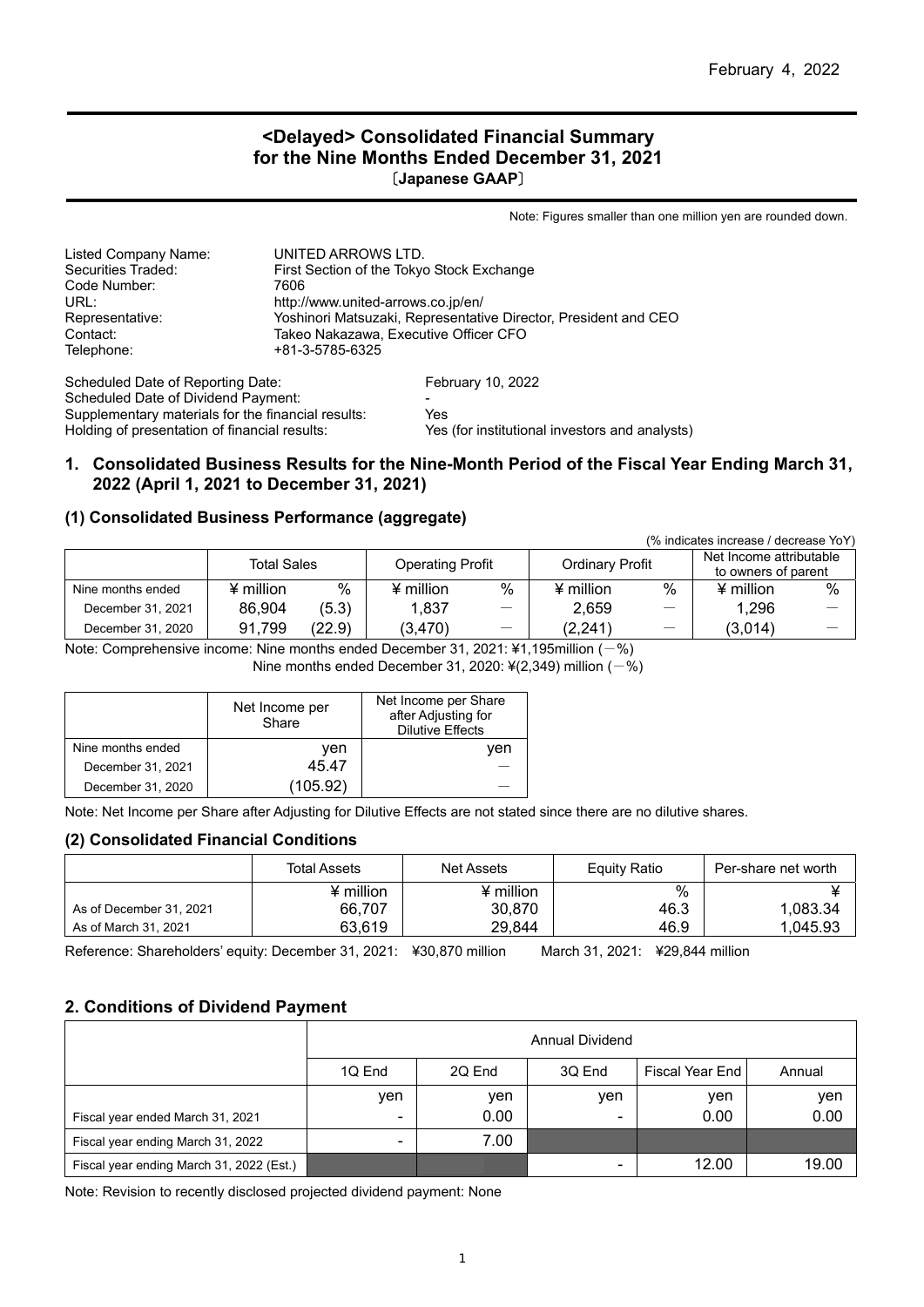## **3. Projected Consolidated Performance of the Fiscal Year Ending March 2022 (From April 1, 2021 to March 31, 2022)**

| (% indicates increase / decrease YoY) |                    |       |                         |                                 |                 |                   |                                                   |                   |                         |
|---------------------------------------|--------------------|-------|-------------------------|---------------------------------|-----------------|-------------------|---------------------------------------------------|-------------------|-------------------------|
|                                       | <b>Total Sales</b> |       | <b>Operating Profit</b> |                                 | Ordinary Profit |                   | Net Income<br>attributable to<br>owners of parent |                   | Net Income<br>per share |
|                                       | $\angle$ million   | %     | ¥ million               | %                               | ¥ million       | %                 | $\angle$ million                                  | %                 | ven                     |
| <b>Full Fiscal Year</b>               | 117.400            | (3.5) | 1.200                   | $\hspace{0.1mm}-\hspace{0.1mm}$ | 2.100           | $\hspace{0.05cm}$ | 200                                               | $\hspace{0.05cm}$ | 7.01                    |

Note: Revision to recently disclosed projected consolidated performance: Yes

### **4. Others**

### **(1) Changes in Significant Subsidiaries during the Current Quarter: None**

(Changes in special subsidiaries that caused a change in scope of consolidation)

**(2) Adoption of Special Accounting Methods for Preparing Quarterly Consolidated Financial Statements: None** 

#### **(3) Changes in Accounting Principles, Procedures, Methods of Presentation and Other Items**

- 1. Changes due to revision of accounting standards: Yes
- 2. Changes other than 1: None
- 3. Changes in accounting estimates: None
- 4. Restatement of prior period financial statements after error corrections: None

#### **(4) Number of Stocks Issued (Common Stocks)**

| 1. Number of stocks issued at term end (including treasury stock) |                   |  |  |  |  |
|-------------------------------------------------------------------|-------------------|--|--|--|--|
| As of December 31, 2021:                                          | 30.213.676 stocks |  |  |  |  |
| As of March 31, 2021:                                             | 30,213,676 stocks |  |  |  |  |

| 2. Number of treasury stock |                  |
|-----------------------------|------------------|
| As of December 31, 2021:    | 1.718.367 stocks |
| As of March 31, 2021:       | 1,679,373 stocks |
|                             |                  |

| 3. Average number of stocks issued and outstanding for the period |                   |
|-------------------------------------------------------------------|-------------------|
| Nine months ended December 31, 2021:                              | 28,498,723 stocks |
| Nine months ended December 31, 2020:                              | 28,459,417 stocks |

\*The quarterly financial statements are not subject to quarterly reviews.

\*Explanation regarding appropriate use of projected business performance

The above projection was made based on information available at present. Please note in advance that potential risks and uncertainties are included. The actual figures might differ from the figures stated above due to any possible factor.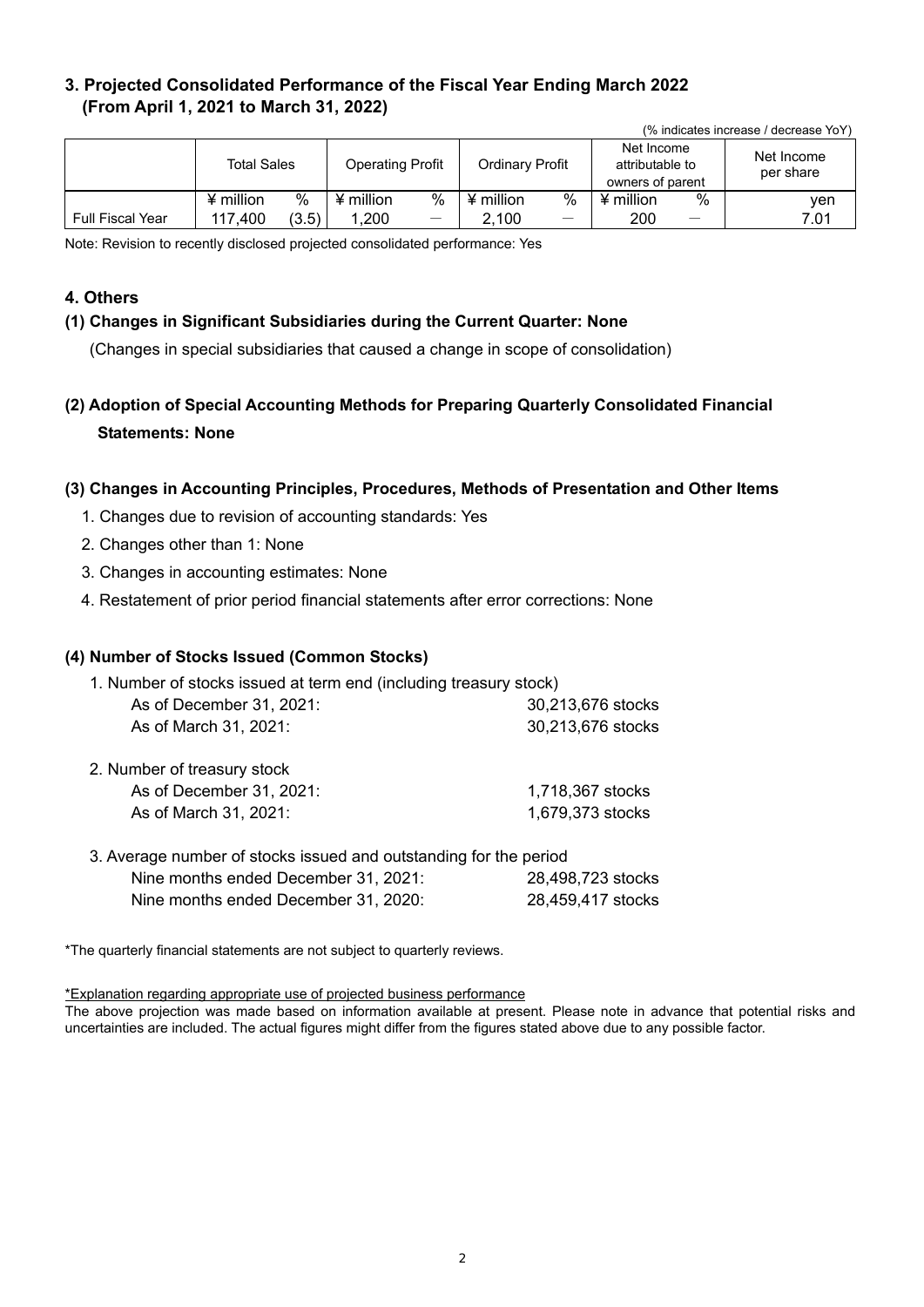## **Consolidated Financial Results**

# **(1) Quarterly Consolidated Balance Sheet**

|                                                              |                                                               | (millions of yen)                                         |
|--------------------------------------------------------------|---------------------------------------------------------------|-----------------------------------------------------------|
|                                                              | At the end of<br>the previous fiscal year<br>(March 31, 2021) | At the end of<br>the third quarter<br>(December 31, 2021) |
| <b>Assets</b>                                                |                                                               |                                                           |
| <b>Current assets</b>                                        |                                                               |                                                           |
| Cash and deposits                                            | 6,604                                                         | 4,808                                                     |
| Notes and accounts receivable-trade                          | 163                                                           | 100                                                       |
| Merchandise                                                  | 19,214                                                        | 22,807                                                    |
| Supplies                                                     | 699                                                           | 571                                                       |
| Accounts receivable-other                                    | 12,184                                                        | 16,290                                                    |
| Other                                                        | 878                                                           | 624                                                       |
| <b>Total current assets</b>                                  | 39,745                                                        | 45,202                                                    |
| Noncurrent assets                                            |                                                               |                                                           |
| Tangible noncurrent assets<br>Buildings and structures (net) | 4,799                                                         | 4,008                                                     |
| Machinery and equipment (net)                                | 645                                                           | 792                                                       |
| Land                                                         | 569                                                           | 569                                                       |
| Construction in progress                                     | 284                                                           | 86                                                        |
| Other (net)                                                  | 521                                                           | 420                                                       |
| Total tangible noncurrent assets                             | 6,820                                                         | 5,879                                                     |
| Intangible noncurrent assets                                 |                                                               |                                                           |
| Other                                                        | 1,799                                                         | 2,194                                                     |
| Total intangible noncurrent assets                           | 1,799                                                         | 2,194                                                     |
| Investments and other assets                                 |                                                               |                                                           |
| Guarantee deposits                                           | 7,899                                                         | 7,172                                                     |
| Deferred tax assets                                          | 4,689                                                         | 4,130                                                     |
| Other                                                        | 2,688                                                         | 2,150                                                     |
| Allowance for doubtful accounts                              | (23)                                                          | (23)                                                      |
| Total investments and other assets                           | 15,254                                                        | 13,431                                                    |
| <b>Total noncurrent assets</b>                               | 23,874                                                        | 21,505                                                    |
| <b>Total assets</b>                                          | 63,619                                                        | 66,707                                                    |
| <b>Liabilities</b>                                           |                                                               |                                                           |
| <b>Current liabilities</b>                                   |                                                               |                                                           |
| Notes and accounts payable-trade                             | 7,880                                                         | 9,610                                                     |
| Short-term loans payable                                     | 15,600                                                        | 14,000                                                    |
| Trade accounts payable                                       | 4,032                                                         | 3,914                                                     |
| Income taxes payable                                         |                                                               | 529                                                       |
| Provision for bonuses                                        | 480                                                           | 252                                                       |
| Asset retirement obligations<br>Other                        | 207                                                           | 140<br>3,196                                              |
| <b>Total current liabilities</b>                             | 1,363<br>29,564                                               | 31,644                                                    |
| <b>Noncurrent liabilities</b>                                |                                                               |                                                           |
| Asset retirement obligations                                 | 4,202                                                         | 4,160                                                     |
| Other                                                        | 7                                                             | 32 <sub>2</sub>                                           |
| Total noncurrent liabilities                                 | 4,210                                                         | 4,193                                                     |
| <b>Total liabilities</b>                                     | 33,775                                                        | 35,837                                                    |
| <b>Net assets</b>                                            |                                                               |                                                           |
| Shareholders' equity                                         |                                                               |                                                           |
| Capital stock                                                | 3,030                                                         | 3,030                                                     |
| Capital surplus                                              | 4,415                                                         | 4,415                                                     |
| Retained earnings                                            | 27,641                                                        | 28,555                                                    |
| Treasury stock                                               | (5, 218)                                                      | (5,006)                                                   |
| Total shareholders' equity                                   | 29,868                                                        | 30,994                                                    |
| Accumulated other comprehensive income                       |                                                               |                                                           |
| Foreign currency translation adjustment                      | (23)                                                          | (124)                                                     |
| Total accumulated other comprehensive income                 | (23)                                                          | (124)                                                     |
| Total net assets                                             | 29,844                                                        | 30,870                                                    |
| Total liabilities and net assets                             | 63,619                                                        | 66,707                                                    |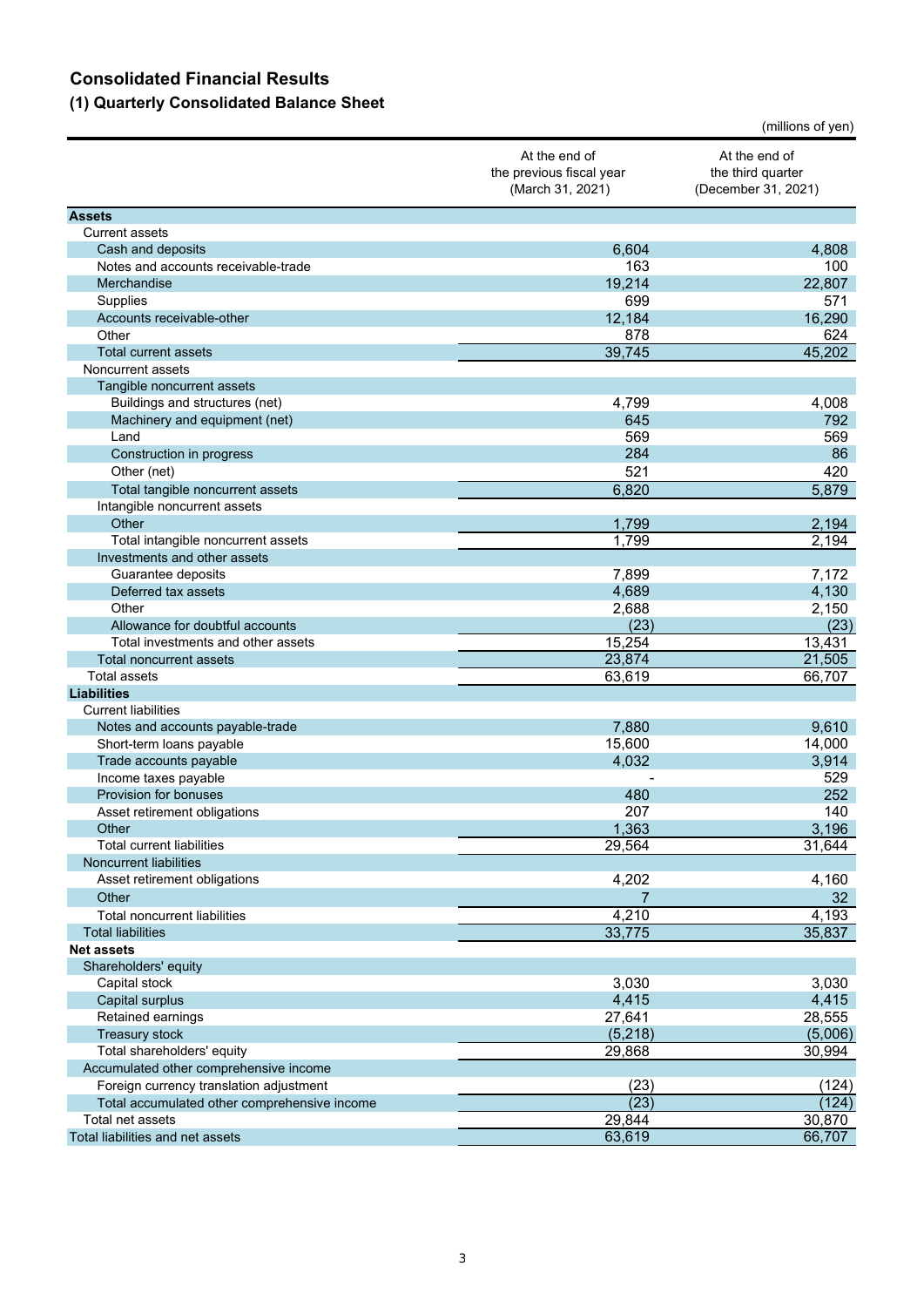### **(2) Statements of Consolidated Income and Comprehensive Income**

#### **Statements of Consolidated Income**

**Third Quarter (Nine Months Aggregate)** (millions of yen)

|                                                                          | Nine months ended  | Nine months ended  |
|--------------------------------------------------------------------------|--------------------|--------------------|
|                                                                          | December 31, 2020  | December 31, 2021  |
|                                                                          | (April 1, 2020 to  | (April 1, 2021 to  |
|                                                                          | December 31, 2020) | December 31, 2021) |
| <b>Net sales</b>                                                         | 91,799             | 86,904             |
| Cost of sales                                                            | 48,772             | 42,501             |
| Gross profit                                                             | 43,027             | 44,402             |
| Selling, general and administrative expenses                             | 46,497             | 42,565             |
| Operating income (loss)                                                  | (3, 470)           | 1,837              |
| Non-operating income                                                     |                    |                    |
| Interest income                                                          | $\mathbf 0$        | $\mathbf 0$        |
| Foreign exchange gains                                                   | 80                 | 137                |
| <b>Purchase discounts</b>                                                | 40                 | 45                 |
| Rent income                                                              | 15                 | 9                  |
| Subsidy income                                                           | 1,041              | 164                |
| Share of profit of entities accounted for using equity method            |                    | 441                |
| Other                                                                    | 124                | 80                 |
| Total non-operating income                                               | 1,303              | 879                |
| Non-operating expenses                                                   |                    |                    |
| Interest expenses                                                        | 28                 | 23                 |
| Rent expenses                                                            | 17                 | 11                 |
| Share of loss of entities accounted for using equity method              | 3                  |                    |
| Other                                                                    | 24                 | 23                 |
| Total non-operating expenses                                             | 74                 | 57                 |
| Ordinary income (loss)                                                   | (2, 241)           | 2,659              |
| Extraordinary income                                                     |                    |                    |
| Gain on sale of investments in capital of subsidiaries and<br>affiliates | 67                 | 65                 |
| Other                                                                    |                    | 0                  |
| Total extraordinary income                                               | 67                 | 65                 |
| <b>Extraordinary loss</b>                                                |                    |                    |
| Loss on retirement of noncurrent assets                                  | 11                 | 19                 |
| Impairment loss                                                          | 801                | 438                |
| Other                                                                    | 18                 | 46                 |
| Total extraordinary loss                                                 | 830                | 504                |
| Income (loss) before income taxes                                        | (3,004)            | 2,220              |
| Income taxes-current                                                     | 824                | 366                |
| Income taxes-deferred                                                    | (1, 493)           | 558                |
| Total income taxes                                                       | (668)              | 924                |
| Net income (loss)                                                        | (2, 335)           | 1,296              |
| Net income attributable to non-controlling interests                     | 678                |                    |
| Net income (loss) attributable to owners of parent                       | (3,014)            | 1,296              |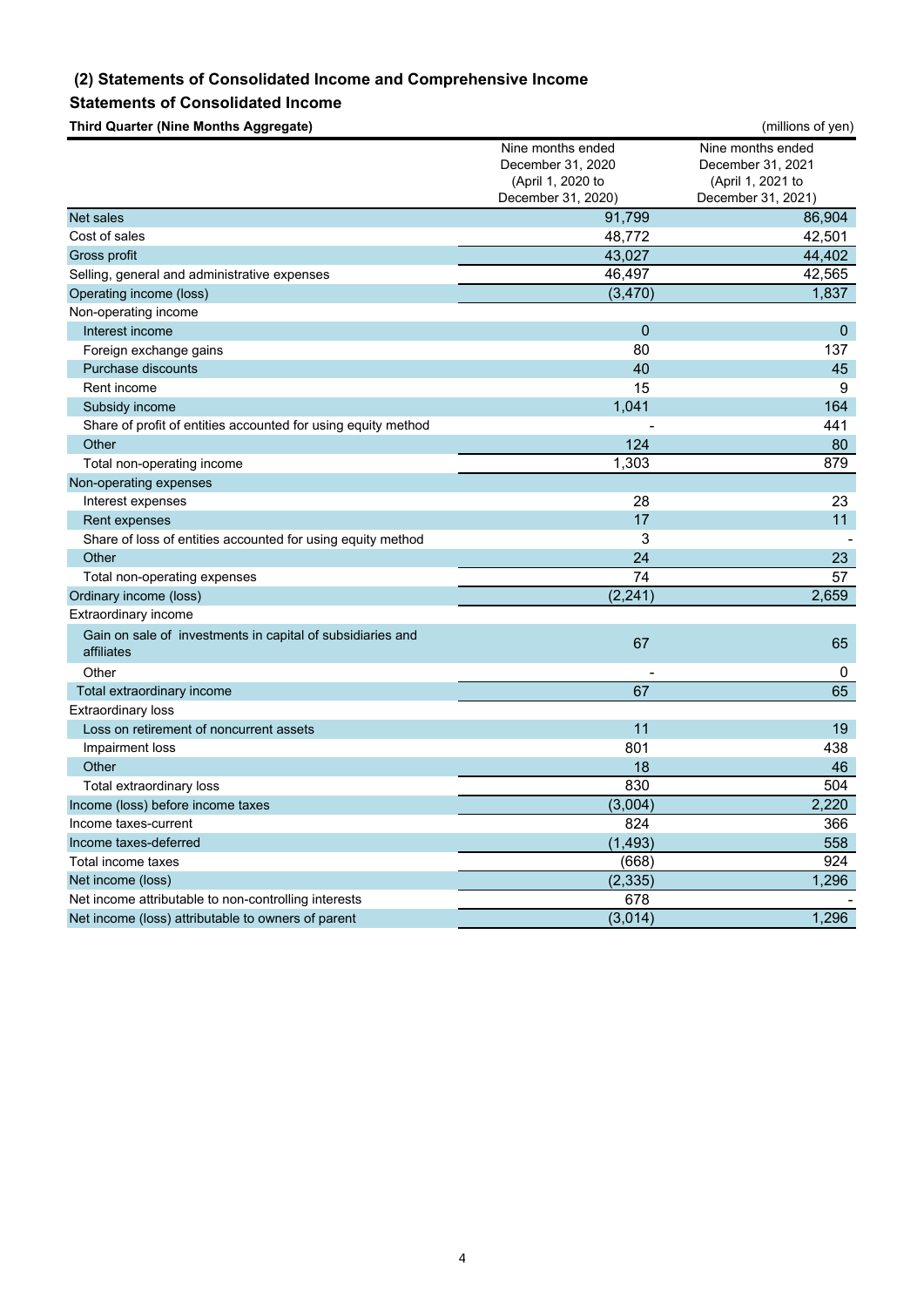## **Statements of Consolidated Comprehensive Income**

| <b>Third Quarter (Nine Months Aggregate)</b> |                                                                                   | (millions of yen)                                                                 |
|----------------------------------------------|-----------------------------------------------------------------------------------|-----------------------------------------------------------------------------------|
|                                              | Nine months ended<br>December 31, 2020<br>(April 1, 2020 to<br>December 31, 2020) | Nine months ended<br>December 31, 2021<br>(April 1, 2021 to<br>December 31, 2021) |
| Net income (loss)                            | (2, 335)                                                                          | 1,296                                                                             |
| Other comprehensive income                   |                                                                                   |                                                                                   |
| Deferred gains or losses on hedges           | (0)                                                                               |                                                                                   |
| Foreign currency translation adjustment      | (13)                                                                              | (100)                                                                             |
| Total other comprehensive income             | (13)                                                                              | (100)                                                                             |
| Comprehensive income                         | (2,349)                                                                           | 1,195                                                                             |
| Comprehensive income attributable to:        |                                                                                   |                                                                                   |
| Owners of the parent company                 | (3,028)                                                                           | 1.195                                                                             |
| Non-controlling interests                    | 678                                                                               |                                                                                   |